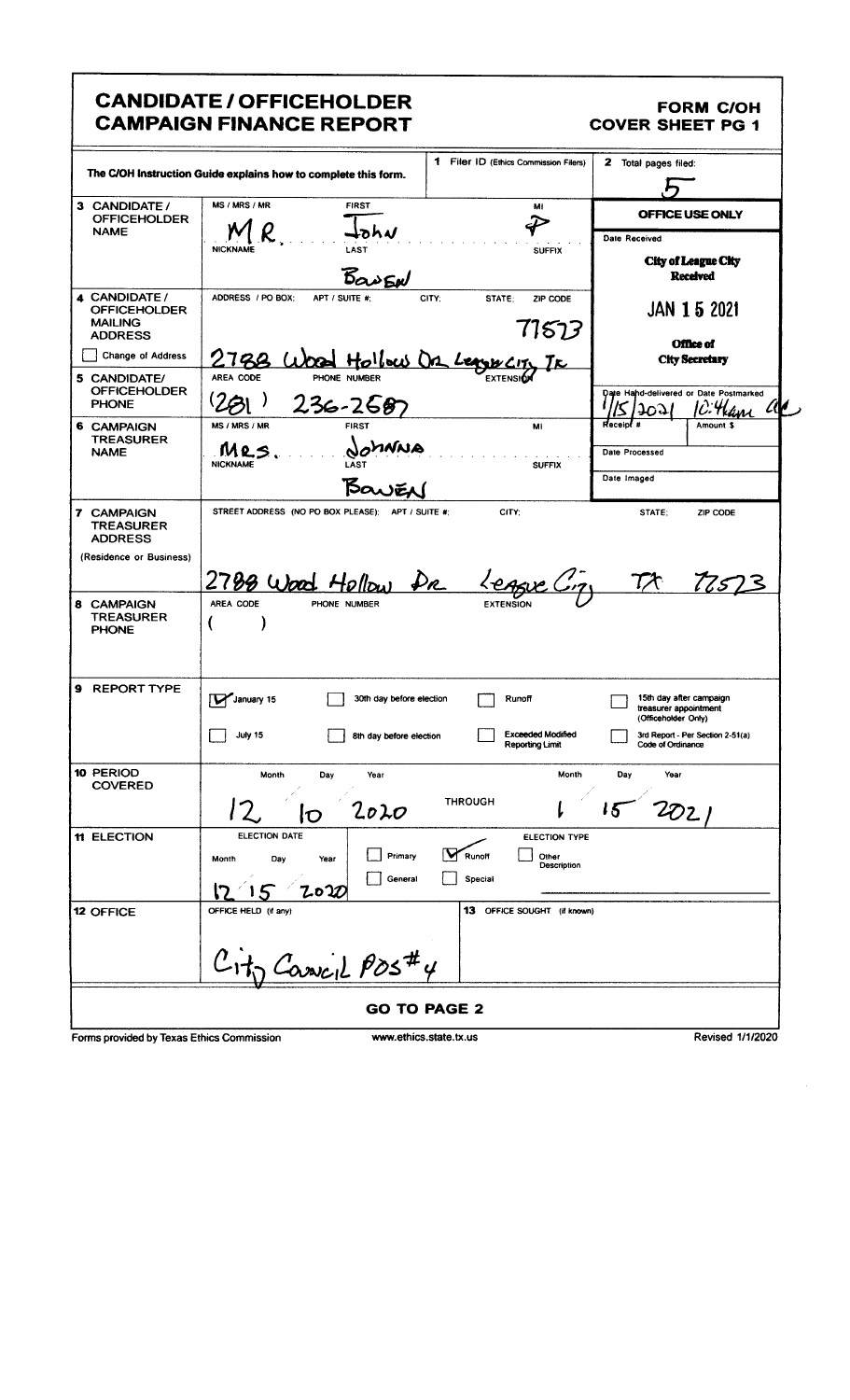## CANDIDATE / OFFICEHOLDER<br>CAMPAIGN FINANCE REPORT COVER SHEET PG 2 **CAMPAIGN FINANCE REPORT**

| 14 C/OH NAME                                                                                                                                                                                                                                                                                                                                                                                                                                                                             |                                                                                                                                                            |                                                                                                                                                                                                                                                       | 15 Filer ID (Ethics Commission Filers) |  |  |  |
|------------------------------------------------------------------------------------------------------------------------------------------------------------------------------------------------------------------------------------------------------------------------------------------------------------------------------------------------------------------------------------------------------------------------------------------------------------------------------------------|------------------------------------------------------------------------------------------------------------------------------------------------------------|-------------------------------------------------------------------------------------------------------------------------------------------------------------------------------------------------------------------------------------------------------|----------------------------------------|--|--|--|
| P. Kowen<br>John<br><b>16 NOTICE FROM</b><br>THIS BOX IS FOR NOTICE OF POLITICAL CONTRIBUTIONS ACCEPTED OR POLITICAL EXPENDITURES MADE BY POLITICAL COMMITTEES TO<br><b>POLITICAL</b><br>SUPPORT THE CANDIDATE / OFFICEHOLDER. THESE EXPENDITURES MAY HAVE BEEN MADE WITHOUT THE CANDIDATE'S OR OFFICEHOLDER'S<br><b>COMMITTEE(S)</b><br>KNOWLEDGE OR CONSENT. CANDIDATES AND OFFICEHOLDERS ARE REQUIRED TO REPORT THIS INFORMATION ONLY IF THEY RECEIVE NOTICE<br>OF SUCH EXPENDITURES. |                                                                                                                                                            |                                                                                                                                                                                                                                                       |                                        |  |  |  |
|                                                                                                                                                                                                                                                                                                                                                                                                                                                                                          | <b>COMMITTEE TYPE</b>                                                                                                                                      | <b>COMMITTEE NAME</b>                                                                                                                                                                                                                                 |                                        |  |  |  |
|                                                                                                                                                                                                                                                                                                                                                                                                                                                                                          | <b>GENERAL</b>                                                                                                                                             |                                                                                                                                                                                                                                                       |                                        |  |  |  |
|                                                                                                                                                                                                                                                                                                                                                                                                                                                                                          | SPECIFIC                                                                                                                                                   | <b>COMMITTEE ADDRESS</b>                                                                                                                                                                                                                              |                                        |  |  |  |
| <b>Additional Pages</b>                                                                                                                                                                                                                                                                                                                                                                                                                                                                  |                                                                                                                                                            | <b>COMMITTEE CAMPAIGN TREASURER NAME</b>                                                                                                                                                                                                              |                                        |  |  |  |
|                                                                                                                                                                                                                                                                                                                                                                                                                                                                                          |                                                                                                                                                            | COMMITTEE CAMPAIGN TREASURER ADDRESS                                                                                                                                                                                                                  |                                        |  |  |  |
| <b>17 CONTRIBUTION</b><br><b>TOTALS</b>                                                                                                                                                                                                                                                                                                                                                                                                                                                  | 1 <sub>1</sub><br>TOTAL UNITEMIZED POLITICAL CONTRIBUTIONS (OTHER THAN<br>PLEDGES, LOANS, OR GUARANTEES OF LOANS, OR<br>CONTRIBUTIONS MADE ELECTRONICALLY) | \$<br>6458,75                                                                                                                                                                                                                                         |                                        |  |  |  |
|                                                                                                                                                                                                                                                                                                                                                                                                                                                                                          | 2.<br>TOTAL POLITICAL CONTRIBUTIONS<br>(OTHER THAN PLEDGES, LOANS, OR GUARANTEES OF LOANS)                                                                 | \$<br>6458.IS                                                                                                                                                                                                                                         |                                        |  |  |  |
| <b>EXPENDITURE</b><br><b>TOTALS</b>                                                                                                                                                                                                                                                                                                                                                                                                                                                      | З.<br>TOTAL UNITEMIZED POLITICAL EXPENDITURE.                                                                                                              | S                                                                                                                                                                                                                                                     |                                        |  |  |  |
| <b>TOTAL POLITICAL EXPENDITURES</b><br>4.                                                                                                                                                                                                                                                                                                                                                                                                                                                |                                                                                                                                                            |                                                                                                                                                                                                                                                       |                                        |  |  |  |
| <b>CONTRIBUTION</b><br><b>BALANCE</b>                                                                                                                                                                                                                                                                                                                                                                                                                                                    | 5.<br>TOTAL POLITICAL CONTRIBUTIONS MAINTAINED AS OF THE LAST DAY<br>S<br>OF REPORTING PERIOD                                                              |                                                                                                                                                                                                                                                       |                                        |  |  |  |
| <b>OUTSTANDING</b><br><b>LOAN TOTALS</b>                                                                                                                                                                                                                                                                                                                                                                                                                                                 | 6.<br>TOTAL PRINCIPAL AMOUNT OF ALL OUTSTANDING LOANS AS OF THE<br>LAST DAY OF THE REPORTING PERIOD                                                        |                                                                                                                                                                                                                                                       |                                        |  |  |  |
| <b>18 AFFIDAVIT</b><br>AFFIX NOTARY STAMP / SEALABOVE<br>Sworn to and subscribed before me, by the said                                                                                                                                                                                                                                                                                                                                                                                  | <b>GARRETT E BRYCE</b><br>Notary ID #132262273<br>My Commission Expires<br>November 22, 2023                                                               | I swear, or affirm, under penalty of perjury, that the accompanying report is<br>true and correct and includes all information required to be reported by me<br>under Title/15, Election Code.<br>Signature of Candidate or Officeholder<br>b<br>Ichn | 16th<br>this the                       |  |  |  |
| day of $\sqrt{20000}$ , 20 2/                                                                                                                                                                                                                                                                                                                                                                                                                                                            |                                                                                                                                                            | , to certify which, witness my hand and seal of office.                                                                                                                                                                                               |                                        |  |  |  |

<u>Gorress Bryce</u> Posor Ïr mto Printed name of officer administering oath Title of officer administering oath

Signature of officer administering oath

Forms provided by Texas Ethics Commission www.ethics.state.tx.us Revised 1/1/2020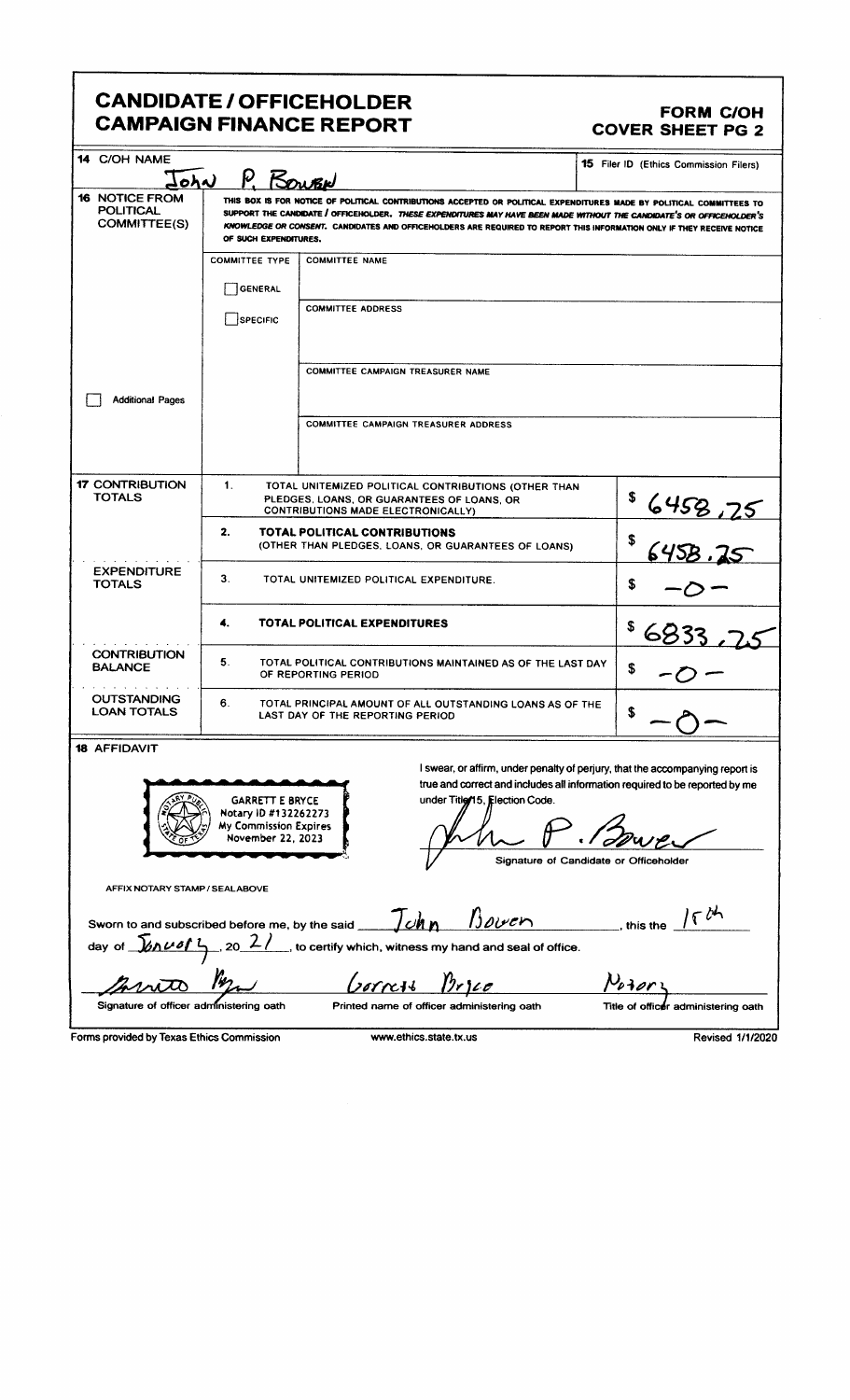|  |  |  |  |  |  |  | <b>SUBTOTALS - C/OH</b> |  |  |  |  |  |
|--|--|--|--|--|--|--|-------------------------|--|--|--|--|--|
|--|--|--|--|--|--|--|-------------------------|--|--|--|--|--|

# FORM C/OH<br>COVER SHEET PG 3

I

| <b>19 FILER NAME</b> |                                                                                              | 20 Filer ID (Ethics Commission Filers)                                                   |                                  |
|----------------------|----------------------------------------------------------------------------------------------|------------------------------------------------------------------------------------------|----------------------------------|
|                      | P. BOWEN<br>loha)                                                                            |                                                                                          |                                  |
|                      | 21 SCHEDULE SUBTOTALS<br><b>NAME OF SCHEDULE</b>                                             |                                                                                          | <b>SUBTOTAL</b><br><b>AMOUNT</b> |
| 1.                   | SCHEDULE A1: MONETARY POLITICAL CONTRIBUTIONS                                                |                                                                                          | \$                               |
| IV<br>2.             | SCHEDULE A2: NON-MONETARY (IN-KIND) POLITICAL CONTRIBUTIONS                                  |                                                                                          | \$6458.25                        |
| 3.                   | SCHEDULE B: PLEDGED CONTRIBUTIONS                                                            |                                                                                          | s                                |
| 4.                   | <b>SCHEDULE E: LOANS</b>                                                                     |                                                                                          | \$                               |
| 5.                   | SCHEDULE F1: POLITICAL EXPENDITURES MADE FROM POLITICAL CONTRIBUTIONS                        |                                                                                          | \$                               |
| 6.                   | SCHEDULE F2: UNPAID INCURRED OBLIGATIONS                                                     |                                                                                          | \$                               |
| 7.                   | SCHEDULE F3: PURCHASE OF INVESTMENTS MADE FROM POLITICAL CONTRIBUTIONS                       |                                                                                          | \$                               |
| 8.                   | SCHEDULE F4: EXPENDITURES MADE BY CREDIT CARD                                                |                                                                                          | s                                |
| 9.                   | سمسا<br>SCHEDULE G: POLITICAL EXPENDITURES MADE FROM PERSONAL FUNDS                          |                                                                                          | \$375.00                         |
| 10.                  | SCHEDULE H: PAYMENT MADE FROM POLITICAL CONTRIBUTIONS TO A BUSINESS OF C/OH                  |                                                                                          | S                                |
| 11.                  | SCHEDULE I: NON-POLITICAL EXPENDITURES MADE FROM POLITICAL CONTRIBUTIONS                     |                                                                                          | \$                               |
| 12.                  | SCHEDULE K: INTEREST, CREDITS, GAINS, REFUNDS, AND CONTRIBUTIONS RETURNED<br><b>TO FILER</b> |                                                                                          | \$                               |
|                      |                                                                                              |                                                                                          |                                  |
|                      |                                                                                              |                                                                                          |                                  |
|                      |                                                                                              |                                                                                          |                                  |
|                      |                                                                                              |                                                                                          |                                  |
|                      |                                                                                              |                                                                                          |                                  |
|                      |                                                                                              |                                                                                          |                                  |
|                      |                                                                                              |                                                                                          |                                  |
|                      |                                                                                              |                                                                                          |                                  |
|                      |                                                                                              | $\mathcal{L}(\mathcal{L})$ and $\mathcal{L}(\mathcal{L})$ and $\mathcal{L}(\mathcal{L})$ |                                  |
|                      |                                                                                              |                                                                                          |                                  |
|                      |                                                                                              |                                                                                          |                                  |
|                      |                                                                                              |                                                                                          |                                  |
|                      |                                                                                              |                                                                                          |                                  |
|                      |                                                                                              |                                                                                          |                                  |

 $\hat{A}$ 

Forms provided by Texas Ethics Commission

www.ethics.state.tx.us

Revised 1/1/2020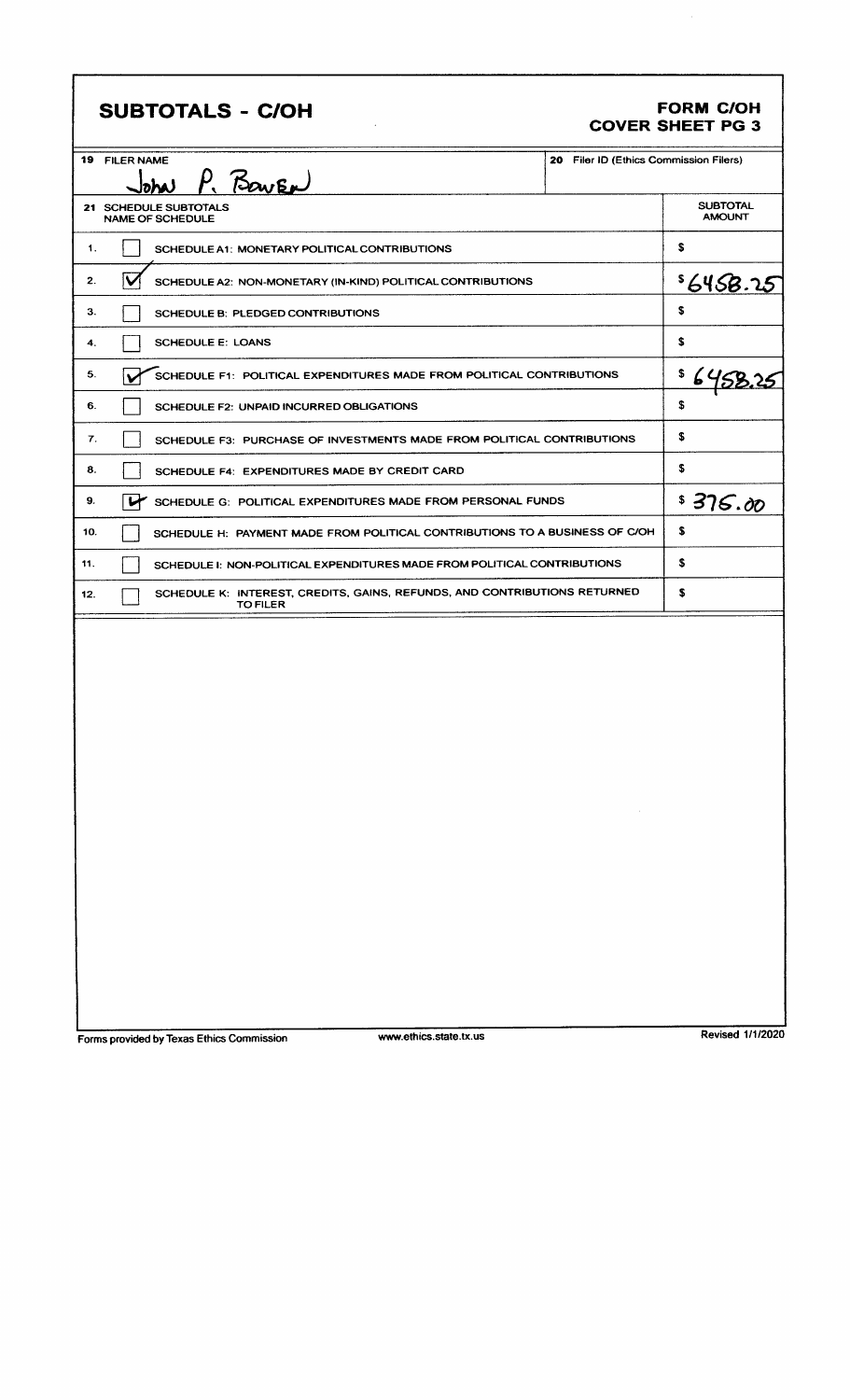### NON- MONETARY (IN- KIND) POLITICAL CONTRIBUTIONS **SCHEDULE** A2

| The Instruction Guide explains how to complete this form. |                                                                                                                                                                |                                       | 1 Total pages Schedule A2:                                                         |  |  |
|-----------------------------------------------------------|----------------------------------------------------------------------------------------------------------------------------------------------------------------|---------------------------------------|------------------------------------------------------------------------------------|--|--|
| 2 FILER NAME<br>John R. Bower                             |                                                                                                                                                                | 3 Filer ID (Ethics Commission Filers) |                                                                                    |  |  |
|                                                           | 4 TOTAL OF UNITEMIZED IN-KIND POLITICAL CONTRIBUTIONS                                                                                                          |                                       | 158.25                                                                             |  |  |
| 5 Date                                                    | 6 Full name of contributor<br>$\Box$ out-of-state PAC (ID#:                                                                                                    |                                       | 8<br>Amount of<br>9<br>In-kind contribution<br>Contribution \$<br>description      |  |  |
|                                                           | GALUESTON C. RO<br>Po Box 3522 Cabox                                                                                                                           |                                       | PoliticoL<br>Advertismer<br>Check if travel outside of Texas. Complete Schedule T. |  |  |
|                                                           | 10 Principal occupation / Job title (FOR NON-JUDICIAL) (See Instructions)                                                                                      | 11                                    | Employer (FOR NON-JUDICIAL) (See Instructions)                                     |  |  |
|                                                           | 12 Contributor's principal occupation (FOR JUDICIAL)                                                                                                           | 13                                    | Contributor's job title (FOR JUDICIAL) (See Instructions)                          |  |  |
|                                                           | 14 Contributor's employer/law firm (FOR JUDICIAL)                                                                                                              |                                       | <b>15</b> Law firm of contributor's spouse (if any) (FOR JUDICIAL)                 |  |  |
|                                                           | <b>16</b> If contributor is a child, law firm of parent(s) (if any) (FOR JUDICIAL)                                                                             |                                       |                                                                                    |  |  |
| Date                                                      | Full name of contributor<br>out-of-state PAC (ID#:                                                                                                             |                                       | Amount of<br>In-kind contribution<br>Contribution \$<br>description                |  |  |
|                                                           | Contributor address;<br>City;<br>State:                                                                                                                        | <b>Zip Code</b>                       |                                                                                    |  |  |
|                                                           |                                                                                                                                                                |                                       | Check if travel outside of Texas. Complete Schedule T.                             |  |  |
|                                                           | Principal occupation / Job title (FOR NON-JUDICIAL) (See Instructions)                                                                                         |                                       | Employer (FOR NON-JUDICIAL) (See Instructions)                                     |  |  |
|                                                           | Contributor's principal occupation (FOR JUDICIAL)                                                                                                              |                                       | Contributor's job title (FOR JUDICIAL) (See Instructions)                          |  |  |
|                                                           | Contributor's employer/law firm (FOR JUDICIAL)                                                                                                                 |                                       | Law firm of contributor's spouse (if any) (FOR JUDICIAL)                           |  |  |
|                                                           | If contributor is a child, law firm of parent(s) (if any) (FOR JUDICIAL)                                                                                       |                                       |                                                                                    |  |  |
|                                                           |                                                                                                                                                                |                                       |                                                                                    |  |  |
|                                                           |                                                                                                                                                                |                                       |                                                                                    |  |  |
|                                                           |                                                                                                                                                                |                                       |                                                                                    |  |  |
|                                                           |                                                                                                                                                                |                                       |                                                                                    |  |  |
|                                                           |                                                                                                                                                                |                                       |                                                                                    |  |  |
|                                                           |                                                                                                                                                                |                                       |                                                                                    |  |  |
|                                                           |                                                                                                                                                                |                                       |                                                                                    |  |  |
|                                                           | ATTACH ADDITIONAL COPIES OF THIS SCHEDULE AS NEEDED<br>If contributor is out-of-state PAC, please see instruction guide for additional reporting requirements. |                                       |                                                                                    |  |  |

Forms provided by Texas Ethics Commission www.ethics.state.tx.us Revised 1/1/2020